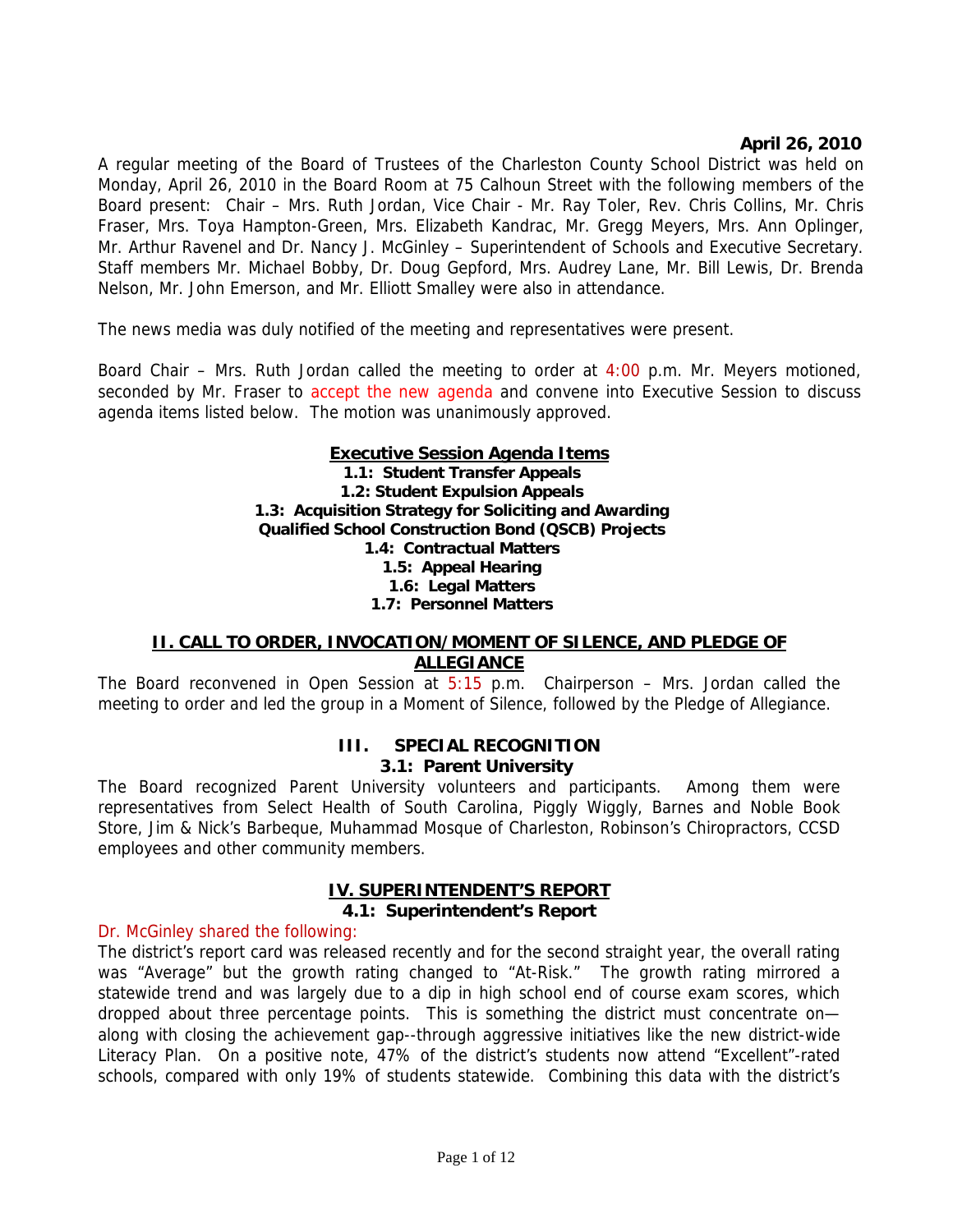PASS scores and AYP trends, there is obvious signs of progress, while also recognizing that there is much, much more work to be done.

Funding, as always, is a major issue. A series of public budget meetings were held last week and the goal over the next couple of months is to engage the public and staff on how to absorb a possible \$21 million shortfall with the *least* impact on teachers and students. The District was cut to the bone in recent years with furloughs and other spending controls, so there are few options and everyone's help and creativity is needed to balance this budget and maintain progress. This is an absolutely brutal financial year. Dr. McGinley asked anyone and everyone who cares about public education to stay tuned to the issues, and vote and advocate for policies and lawmakers who support schools.

The District will present its recommendation for the temporary relocation of four schools that were seismically studied and found to have life safety issues. Staff will also present the District's recommendation and information about financing. Before doing this, the Superintendent reiterated, that it is a moral imperative and life safety issue. Between the last Board meeting and now, staff did a lot of work ironing out issues, getting public feedback and answering questions to have a clear-cut funding plan that puts the students in each of these schools on a fast track for a return to safe, renovated facilities. In arriving at this recommendation, every stone downtown has been overturned to determine the financial and logistical feasibility of alternative options, and based on the facts, staff's recommendation include the best, most viable short-term options for these schools.

At this time, Mr. Meyers stated, for the record, that the \$21 million shortfall is from the state level. Also, Mrs. Green said the shortfall mentioned is General Operating Funds. In response to questions from Mrs. Kandrac regarding the District's Report Card, Dr. McGinley said the Literacy Plan would address that issue. Dr. Rose also responded to Mrs. Kandrac question about graduation stating that last year's graduation rate was 71%. However, she was unable to respond to Mrs. Kandrac's request to predict this year graduation information.

#### **V. VISITORS, PUBLIC COMMUNICATIONS 5.1: Visitors, Public Communications**

- 1. Mr. Park Dougherty asked the Board to approve Charleston Math & Science Charter School middle school expansion request, address the seismic issue at Rivers and prepare the school for 400 students to attend school there. He added 4 additional classrooms were needed to house 100 more students.
- 2. Mr. John Freedy urged the Board to carefully weigh the seismic information for Buist Academy.
- 3. Ms. Jameshia Mears, Ms. Shorace Guider, Mr. Jerod Frazier expressed concerns regarding the  $6<sup>th</sup>$  Grade Academy teachers being told in February that they would have to re-apply for their jobs.
- 4. Mr. Mohammed Idris addressed the Board regarding the recent seismic study and relocating students from downtown schools.
- 5. Mr. Philip Overcash and Mrs. Laura Overcash expressed concerns about relocating students from Memminger to the Brentwood campus. They said based on the Memminger parent survey, parents don't want to relocate students and additional time is needed for further discussion. Mrs. Cash urged the Board to keep Memminger students downtown because relocating students may impact the school's enrollment. Therefore, wasting the Global Studies program investment.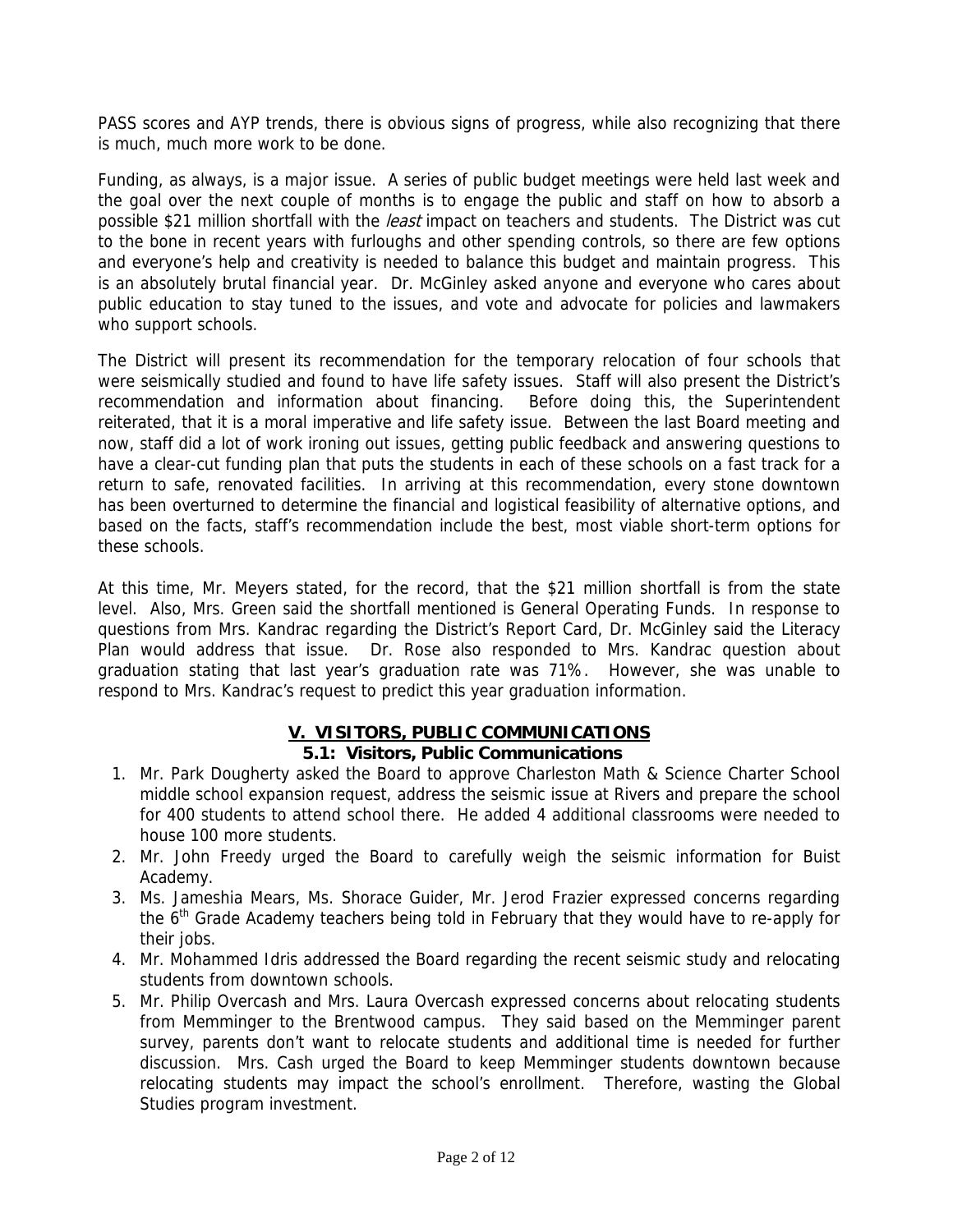- 6. Mr. Mark Brandenburg said while the recent seismic study provided new information that is more specific, the district has known about its seismic issue since 1999 (Citadel Info). He cited that the district's reaction is because of liability.
- 7. Dr. Barbara Dilligard addressed the Board on behalf of the Burke High School Foundation asking the Board to approve the foundation's request Historical Marker request which is on the Board's agenda. She also told the Board that two \$10,000 scholarships will be offered to Burke High School students this year and the foundation's commitment for future scholarships.
- 8. Ms. Elizabeth Compton, a Buist parent and civil engineer, urged the Board to consider identifying swing space for Buist students closer to Charleston since approximately 77% of Buist students are from other areas.
- 9. Ms. Julie Hussey addressed the Board regarding relocation of Memminger. She asked the Board not to relocate students from Memminger to Brentwood without a solid return plan. She also added relocating the school will interrupt the school's global focus efforts.
- 10. Mr. Kenneth Sellers expressed concerns regarding reduced school allocation for Greg Mathis Charter. He urged the Board to reconsider payment of amounts due to the district and said the reduced allocation would make it impossible for the school to adhere to the district's payment schedule.
- 11. Ms. Ashley Jennings, an architect, addressed the Board regarding the seismic study. She suggested the Board delay its decision if doubt exists. She also said if mold existed in areas identified for swing space, three months is not enough to address the mold issue.
- 12. Mr. David Hudgins and Mr. Todd Leghfield urged the Board to delay its decision on relocating Buist until a more logical plan is developed to avoid the long distance students will have to travel.
- 13. Ms Lisa Bullard and Ms. Mary Elise Marcy asked the Board to support the middle school expansion for Montessori Community School.
- 14. Ms. Diedre Brown addressed the Board regarding a student transfer to Laing Middle. Ms. Brown was referred to Dr. Brenda Nelson.
- 15. Mr. Audreas Maas addressed the Board regarding the seismic study for Buist Academy. Mr. Maas spoke of daily risks and said "too short planning leads to failure". He urged the Board to develop a better plan and not rush to a hasty decision.
- 16. Ms. Shari Andes addressed the Board in opposing recommendations made as a result of the seismic study for James Simons.
- 17. Ms. Kyle Lahm, a representative of the Mayor's Office of Youth and Families, expressed concerns about the use of School of the Arts facility to house students from schools with seismic issues. She urged the Board to use the Bethune campus to house Charleston Progressive Academy. She also expressed concerns about decisions related to the 6<sup>th</sup> Grade Academy.
- 18. Mayor Joseph P. Riley who arrived later during the meeting commended the Board on finding the best solution to address seismic issues in downtown schools. He urged the Board to consider everything possible not to harm the relationship of students, parents and staff. He said the board must address distance and a return plan which are all difficult. Mayor Riley spoke of a solution noting, no parent input has been received, moving James Simons and Memminger to a playground owned by the City. However, the City will do whatever is necessary to keep peninsular students close. He urged the Board to push harder and take time necessary to make the right decision. He closed by stating the City will cooperate in any way it can.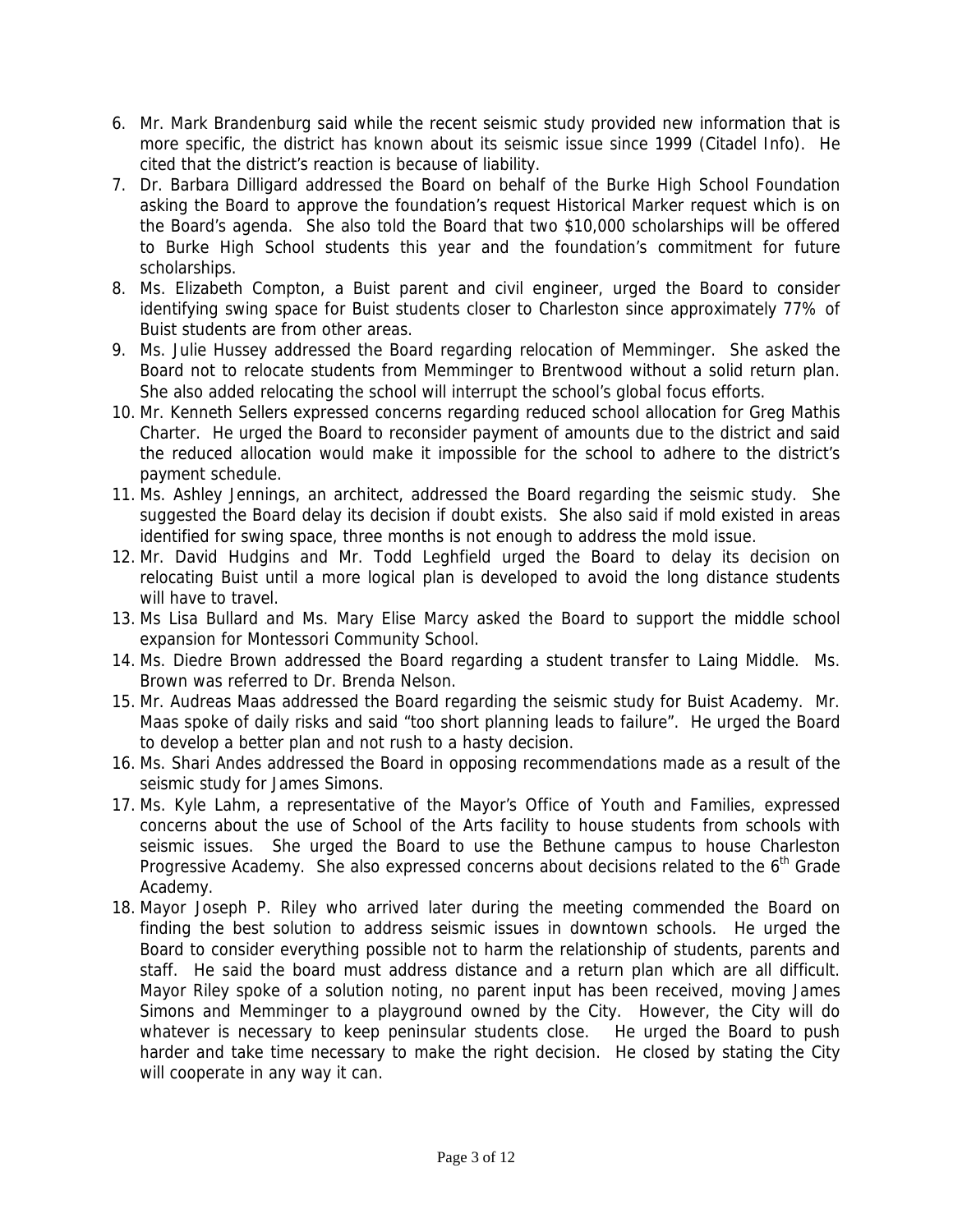## **VI. APPROVAL OF MINUTES/EXECUTIVE SESSION**

Mr. Toler motioned, seconded by Mr. Meyers approval of the Open and Executive Session minutes of **March 22, 2010**. The motion was approved 9-0.

## **6.2: Motions of Executive Session of April 26, 2010**

The Board approved the following motions that were made in Executive Session:

**1.1: Student Transfer Appeals** – The Board approve student transfers A, F, G, H, M, N, O, P, Q, R, T, V, X, Z and CC; student transfer appeals C, D, I, J, K, L, S, W and Y were denied. Student transfer appeals B, E, and DD subject to No Child Left Behind approval and U, AA, and BB approved, subject to forty new 6<sup>th</sup> grade spaces at Moultrie which will be chronologically assigned. The vote was 8-0-1 (Kandrac abstained).

Also note, Mrs. Kandrac requested the Board vote on each transfer individually. However, since the Board did not support her request, she abstained.

**1.2: Student Expulsion Appeals** – The Board identified a date to hear student expulsion appeals and acted on seven appeals (below) heard earlier by a Board committee.

Student Expulsion appeals heard Monday, April 12, 2010

- a. The Board approved a motion overturning District 10 Constituent Board's expulsion decision, reinstating the student to West Ashley Middle School on Board probation. Student must also successfully complete a drug and alcohol program recommended by the district.
- b. The Board approved a motion upholding District 3 Constituent Board's expulsion decision to assign the student to Jenkins Academy for the remainder of the 2009-2010 school year on academic probation. Upon completion of the Jenkins Academy program, the student would be permitted to return to his home school, if he is not involved in any incidents at Jenkins Academy.
- c. The Board approved a motion overturning District 2 Constituent Board's expulsion decision and assigned the student to Laing Middle School for the remainder of the 2009- 2010 school year on strict probation.

Student Expulsion appeals heard Monday, April 21, 2010

- d. The Board approved a motion overturning District 2 Constituent Board's expulsion decision, allowing the student to apply to the Summit Program or a Virtual Program for the remainder of the 2009-2010 school year. The student is prohibited from entering the school or school grounds for the remainder of the 2009-2010 school year. Student may return to Wando during the 2010-2011 school year on Board probation.
- e. The Board approved a motion overturning District 2 Constituent Board's expulsion decision, allowing the student to apply to the Summit Program or a Virtual Program for the remainder of the 2009-2010 school year. The student is prohibited from entering the school or school grounds for the remainder of the 2009-2010 school year. Student may return to Wando during the 2010-2011 school year on Board probation.
- f. The Board approved a motion overturning District 2 Constituent Board's expulsion decision, allowing the student to apply to the Summit Program or a Virtual Program for the remainder of the 2009-2010 school year. The student is prohibited from entering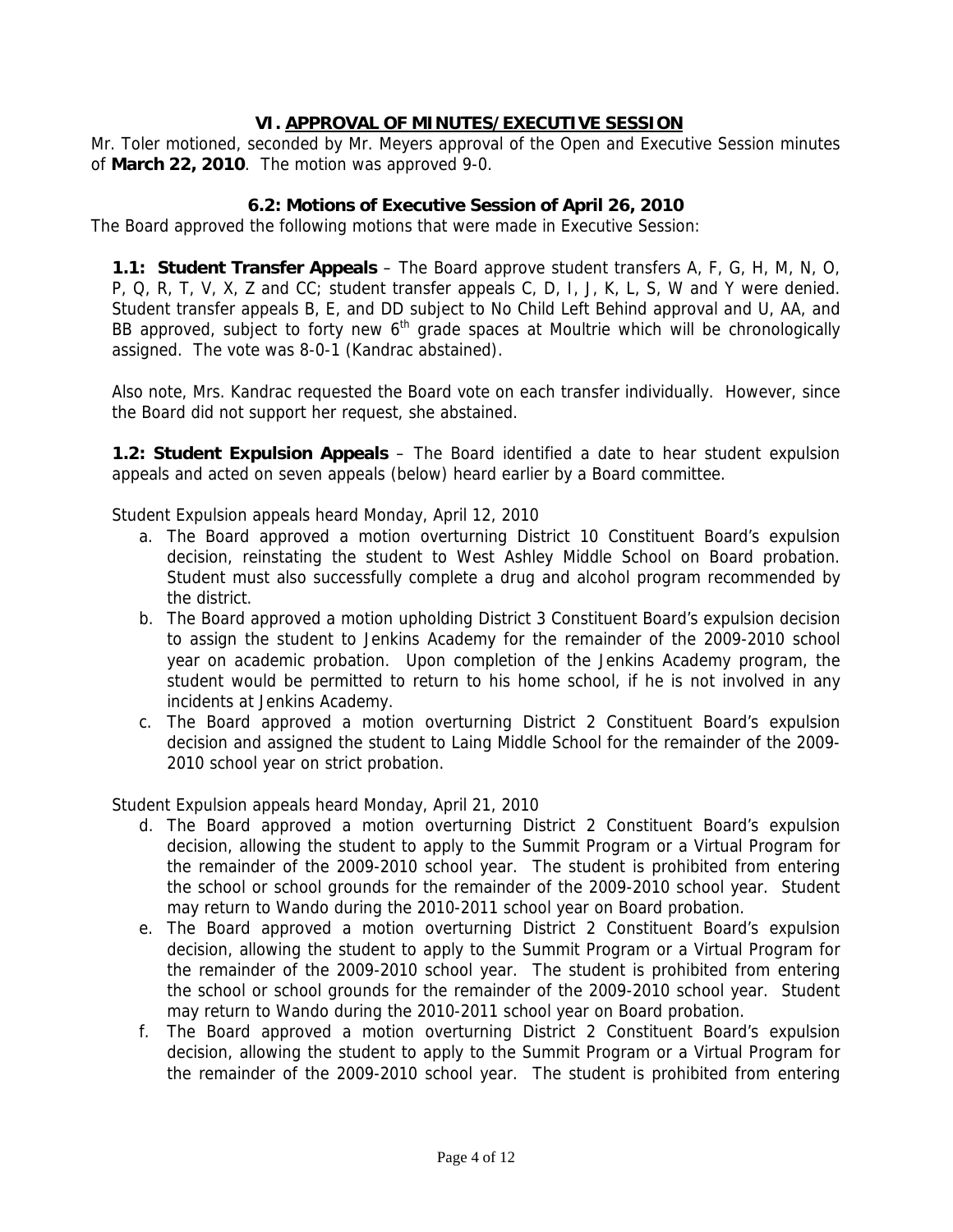g. The Board approved a motion overturning District 2 Constituent Board's expulsion decision, allowing the student to apply to the to the APEX Program Initial Credit Program at Wando. The student is prohibited from entering the school or school grounds, except for business purposes—student must be accompanied by his parent. Student will not be permitted to march at graduation with the senior class.

Mr. Meyers motioned, seconded by Mrs. Oplinger approval of the Board committee's recommendation on the seven student expulsion appeals shown above. The motion was approved 9-0.

The Board also agreed to hear student expulsion appeals on Monday, May 3, 2010 starting at 2:30 p.m.

## **1.3: Acquisition Strategy for Soliciting and Awarding Qualified School Construction Bond (QSCB) Projects**

Mr. Meyers motioned, seconded by Mr. Fraser approval of staff's recommendation to grant exemption to the CCSD Procurement Code, and approval to solicit bids on a limited basis to the following general contractors. The motion was approved 9-0.

- 1. General contractors previously pre-qualified for construction projects under the 2005-2009 Building Program or
- 2. General contractors currently approved for Indefinite Delivery Indefinite Quantity (I.D.I.Q.) construction projects, or
- 3. General contractors having performed satisfactorily on CCSD construction or renovation projects within the last three (3) years of similar nature, scope, complexity with a contract award amount \$2,000,000 or greater.

## **1.4: Contractual Matters**

A. Charleston Charter School for Math and Science Charter Amendment – The Board approved the request from Charleston Charter School for Math and Science to change in the number of students in two grade levels shown below, at no cost to the District. The motion was approved 9-0.

| 2010-2011 Projected Enrollment | 2010-2011 Amended Enrollment   |
|--------------------------------|--------------------------------|
| $6th$ Grade - 40               | $6th$ Grade $-60$              |
| $7th$ Grade – 60               | $7th$ Grade – 60               |
| 8 <sup>th</sup> Grade 60       | $8th$ Grade $-60$              |
| $9th$ Grade - 80               | $9th$ Grade - 80               |
| $10^{th}$ Grade – 80           | $10^{th}$ Grade - 80           |
| $11th$ Grade – 80              | $11^{th}$ Grade - 60           |
| Total Number of Students - 400 | Total Number of Students - 400 |

B. Contract award for CCSD Storage Area Network (SAN) – A recommendation to approve the contract award for CCSD Storage Area Network - The funding Source is FY2010 Fixed Cost of Ownership Funds up to \$140,000. The Board approved the contract award for CCSD Storage Area Network. The vote was 9-0.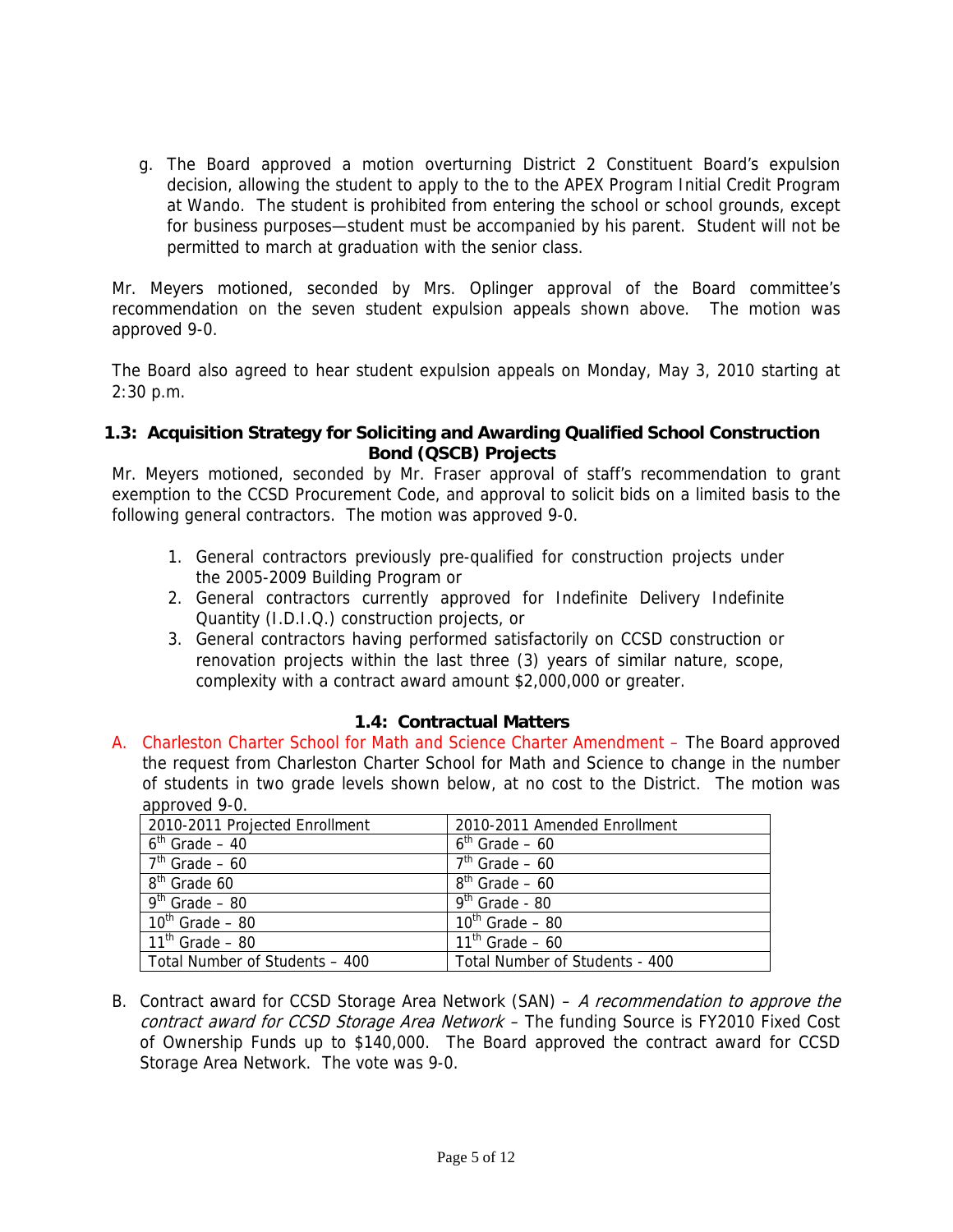#### **1.5: Appeal Hearing**

The Board discussed a request for an appeal hearing for Buist Academy. The Board approved a motion to overturn the District 20 Constituent Board's April 14, 2010 admission decision for Buist Academy. The motion was approved 9-0.

## **1.6: Legal Matters**

The Board discussed legal matters in Executive Session. No action was taken.

**A.** Gregg Mathis Charter – The Board will identify a date to hear the appeal requested by Gregg Mathis Charter.

## **1.7: Personnel Matters**

The Board discussed personnel matters in Executive Session. No action was taken.

#### **6.3: Financial Minutes of March 22, 2010**

Mr. Toler motioned, seconded by Mr. Meyers approval of the financial minutes of March 22, 2010, 2010. The motion was approved 9-0.

#### **VII: CHARLESTON ACHIEVING EXCELLENCE UPDATE 7.1: North Charleston High School TAV Results**

Mrs. Juanita Middleton, principal at North Charleston High School presented the school's TAV Results to the Board. Mrs. Middleton shared six challenges identified by the SACs and TAV teams and strategies put in place to address issues identified. In response to an inquiry from a Board member regarding the school's report card, Mrs. Middleton said students are scoring high and passing their courses. Additional help is provided for those failing their courses. She said this year's HSAP score is 57.4 - standard; Math 47.3. However, the intent is to significantly improve the scores. In response to a question from Rev. Collins about the number of students who will graduate, Mrs. Middleton said out of 170, approximately 150 will get a diploma. Mrs. Jordan thanked Mrs. Middleton for her leadership and the improvements made at North Charleston High since the school was reconstructured last year. Mr. Ravenal said Mrs. Middleton does a good job and success follows her.

## **7.2: Sixth Grade Academy Update**

Dr. Gepford presented an update on Sixth Grade Academy to the Board. He said  $6<sup>th</sup>$  Grade Academies will be located in each zone. Students from West Ashley Middle and Burke Middle (56 students) will share a combined  $6<sup>th</sup>$  Grade Academy; Haut Gap – 14 students; James Island Middle – 12 students; Wando South – 27 students.

At a recent job fair, 42 candidates were identified for the  $6<sup>th</sup>$  grade Academy. He went on to say he was impressed with the candidates and that the intent is to have the best candidates throughout the district. Selecting students this year is important to maximize intervention services provided by Voyager and others. He shared mid-year progress and said the MAP test is not the primary measure because of teaming. The PBIS Team is working with behavior issues and they are seeing progress. Dr. Gepford responded to a number of questions from Rev. Collins and Mrs. Kandrac regarding restructuring decisions, assessment tools, and use of a Reading Specialist with a Masters in Reading. Mrs. Jordan requested information be provided at an earlier time to avoid last minute decisions. Rev. Collins suggested more time be allotted to allow the program to develop. In response to data Rev. Collins cited regarding progress being made at the  $6<sup>th</sup>$  Grade Academy, Dr. McGinley asked Dr. Rose to validate the data.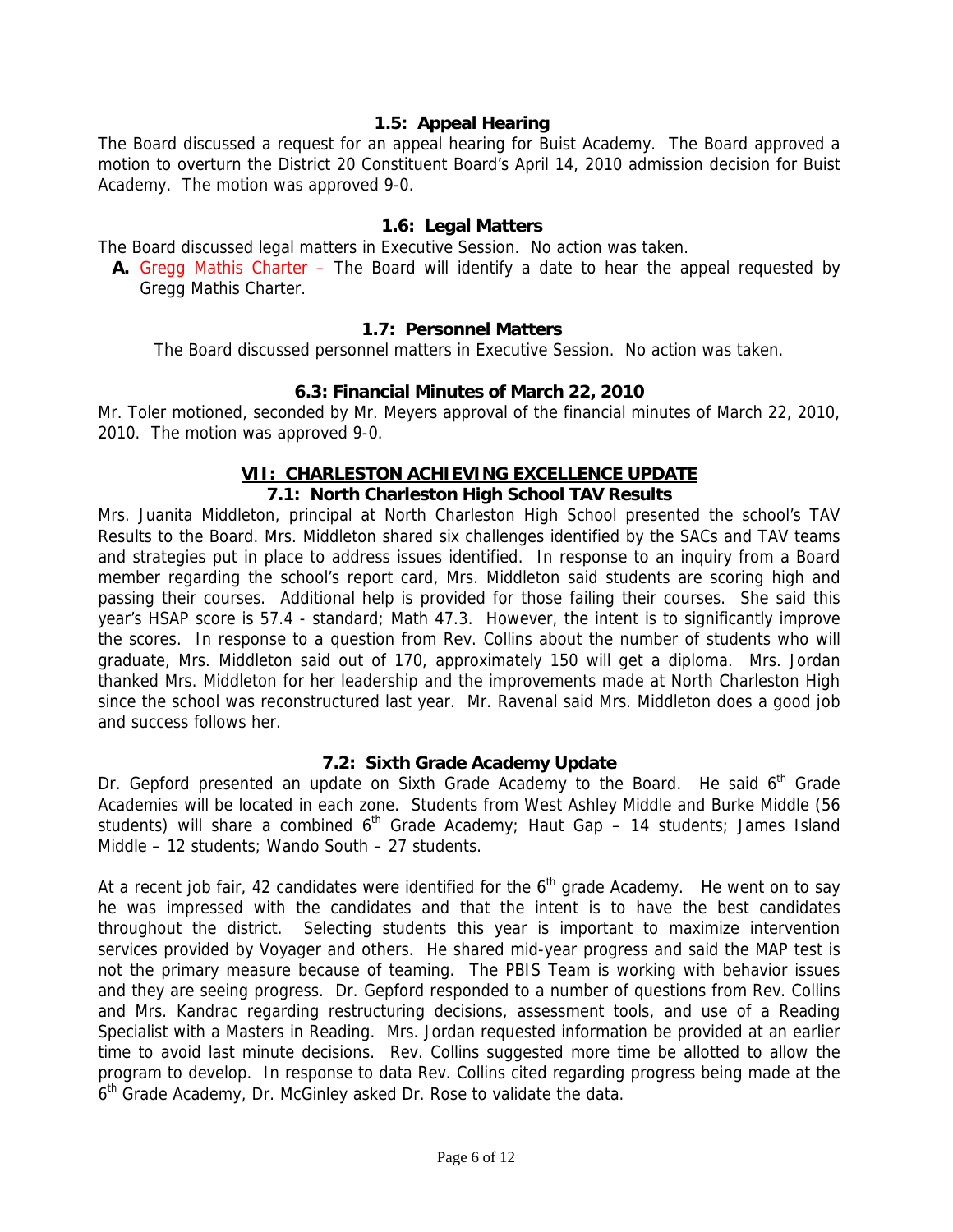## **VIII: MANAGEMENT REPORT**

## **8.1: Capital Projects Report for February 2010**

The Board received the Capital Projects report for February 2010 as information.

## **8.2: Capital Plan Options**

Mr. Michael Bobby presented Capital Plan Options to the Board. Mr. Bobby shared the three parts which he said created the whole picture.

- 1. Relocation could costs up to \$1.85 million are funded through Bond Anticipation Note. Any increase would require an amendment to BAN Resolution at the 4/26 Board meeting.
- 2. Defining Independent Return Strategies (Seismic Relocation)
	- Two "Return Strategies" are shown below.
	- The differences revolve around the use of Rivers site and 75 Calhoun.

| <b>School</b>                                                               | <b>Type</b>                                                                                                              | <b>Return Strategy 1</b><br>(Not Recommended)                                                                 | <b>Return Strategy 2</b><br>(Recommended)                                                |
|-----------------------------------------------------------------------------|--------------------------------------------------------------------------------------------------------------------------|---------------------------------------------------------------------------------------------------------------|------------------------------------------------------------------------------------------|
| Memminger                                                                   | Elementary                                                                                                               | Original site                                                                                                 | Original site                                                                            |
| James Simons                                                                | Elementary                                                                                                               | see Rivers                                                                                                    | Original site                                                                            |
| <b>Buist</b>                                                                | Elementary: county-<br>wide magnet                                                                                       | to 75 Calhoun                                                                                                 | Original site                                                                            |
| <b>Charleston Progressive</b><br>Academy (CPA)                              | Elementary: county-<br>wide                                                                                              | Original site (not a<br>complete rebuild)                                                                     | Original site (not a<br>complete rebuild)                                                |
| <b>Rivers</b>                                                               | Was Middle/HS and<br>now Charter for Math<br>& Science (funded<br>from 2004, 2005 and<br>2006 for portion of<br>project) | Upfit for Math/Science<br>Charter and add a wing<br>for James Simons, which<br>becomes a Montessori<br>school | Upfit for Math/Science<br>Charter and Low<br>Country tech (existing<br>purpose for site) |
| <b>Sullivans Island</b>                                                     | Elementary                                                                                                               | Rebuild at original                                                                                           | Rebuild at original                                                                      |
|                                                                             |                                                                                                                          |                                                                                                               |                                                                                          |
| <b>Estimated Total Cost *</b>                                               |                                                                                                                          | \$<br>150,000,000                                                                                             | \$<br>175,000,000                                                                        |
| Portion Paid from Prior Program                                             |                                                                                                                          | 48,500,000                                                                                                    | 48,500,000                                                                               |
| Net Funding Requirement                                                     |                                                                                                                          | \$<br>101,500,000                                                                                             | \$<br>126,500,000                                                                        |
| * Conceptual plan. Detailed cost estimates have not been completed to date. |                                                                                                                          |                                                                                                               |                                                                                          |

**Return Strategy 2 – Recommended \$175,000,000** 

- 3. Financing Options
	- \$300 Million Capital Program Sales Tax Referendum (Short–term) o Could be completed as General Obligation Bond Referendum
	- \$500 Million Capital Program General Obligation Bond Referendum
	- Independent Return Strategy (Schools with Seismic Life Safety Issues) \$150 million to \$175 million

Mr. Bobby reviewed each part individually, noting consideration of a longer term Sales tax that supports \$500 million of projects with a term to be no longer than 8 years. He said future approval regarding the November Ballot issue would soon come to the Board. The return timing identified is Summer 2014 and noted the seismic issue has been moved to the priority list. Mr. Bobby spoke of various decisions and the impact it would have taxes. Advanced design will begin immediately – funded from current capital program and construction occurs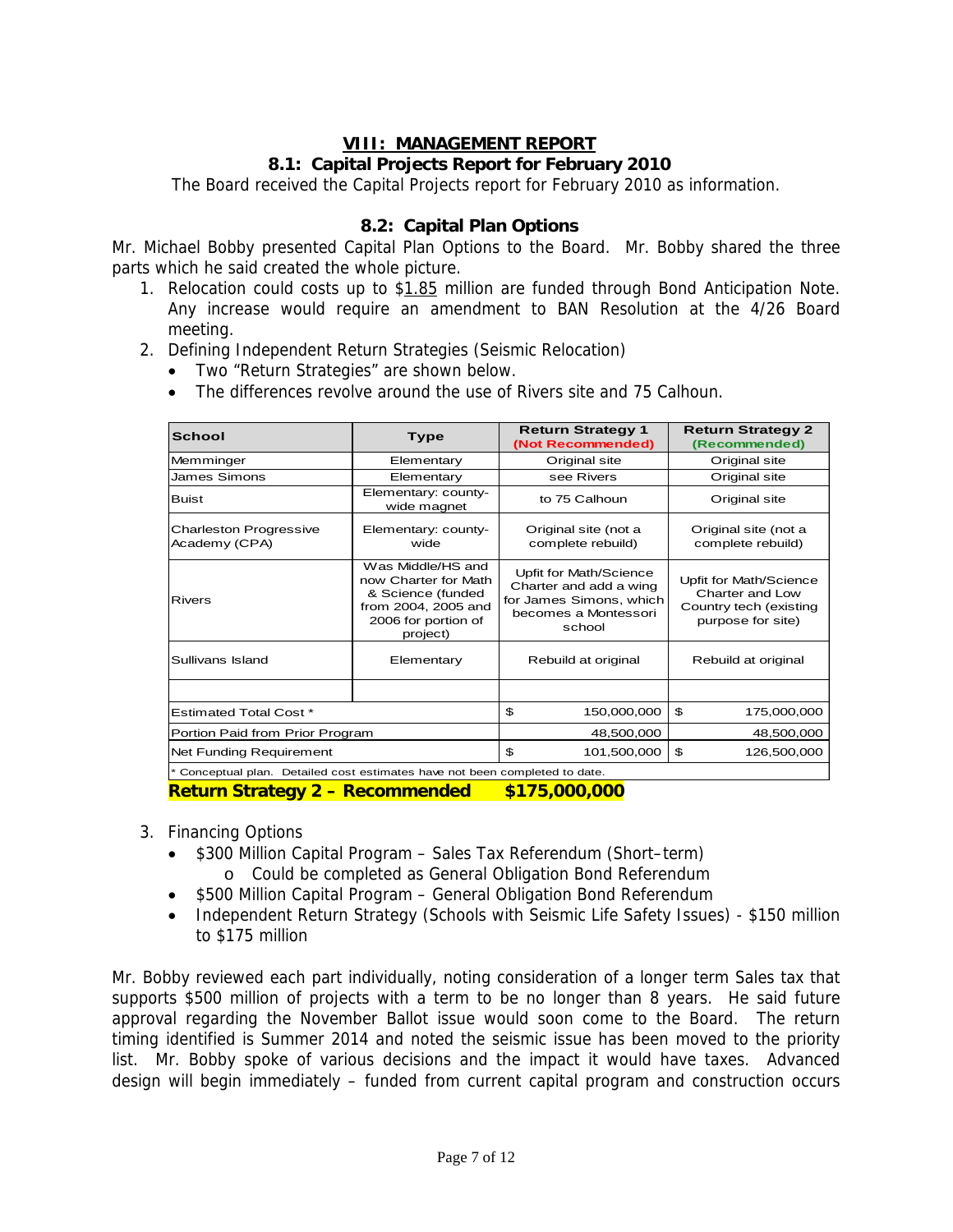over next two fiscal years. Information on Existing Obligations was shared. Three options presented are listed below.

# **Option A (2) - Sales Tax to Fund \$500 Million Program (8 Years)**

- **Referendum held in fall of 2010 to fund \$500 million building program**
- Program is primarily "pay-as-you-go" with 8% debt used as short-term/interim financing to facilitate potential cash flow shortfalls
- A \$60 million Sales Tax Revenue Base growing at 2% completes \$500 million in projects within 8 years

# **Option B - \$500 Million General Obligation Bond Referendum**

- **Referendum held in fall of 2010 Not Recommended Significant Increase in Millage (Property Tax) and Long Term Interest Cost**
- Cash flow needs are funded with periodic General Obligation Bonds.
- Debt service structure can be optimized around existing obligations, but aggregate millage levy reaches approximately 43 mills by 2015 and declines thereafter with growth in tax base.
	- Estimated Interest cost of \$320 million over life of financings
	- Retain 8% debt capacity throughout program

# **Option C – Independent Return Strategy**

- **No referendum**
- Phasing for seismic projects is structured to ensure availability of 8% debt
- Current 8% debt capacity is \$175 million. \$103 million is allocated to, or reserved for, fixed costs of ownership, modernizations, Installment purchase and 2010 QSCB.

Note: Potential complications – Structure uses almost all 8% debt capacity

- » Limits ability to address other needs for an extended period of time
- » Leaves District exposed to potential for decrease in assessed values

# **IX**. **POTENTIAL CONSENT AGENDA ITEMS**

**9.1: Relocation of Schools with Life Safety Issues –** A recommendation to approve the Relocation Plan for Schools with Life Safety Issues listed below. Funds for this plan will come from the current Capital Program for Advance Designs and 8% Debt Capacity Financing Plan as presented.

- 1. Memminger Elementary School of Global Studies to Brentwood School site
- 2. James Simons Elementary School to Brentwood School site
- 3. Buist Academy to the current Wando South Campus\*
- 4. Charleston Progressive Academy to the Berry Campus (the former School of the Arts campus).
- 5. Sullivan's Island Elementary School to the current Whitesides Elementary School site.

During discussion, Mr. Meyers said he prefers the downtown solution for downtown schools i.e., Fraser, Archer or other sites located downtown. He went on to suggest the rotation of schools in swing spaces, informing parents of risks and if they are concerned, permission will be granted to transfer to another school. Then in the fall, ask the community to allocate more money to expedite the projects. He said, with three vacant properties, the District could consider consolidating different grade levels in sections. Mrs. Jordan said physicians take an oath to do the patient no harm, now that the District 20 seismic issue is known, she is reminded of the "do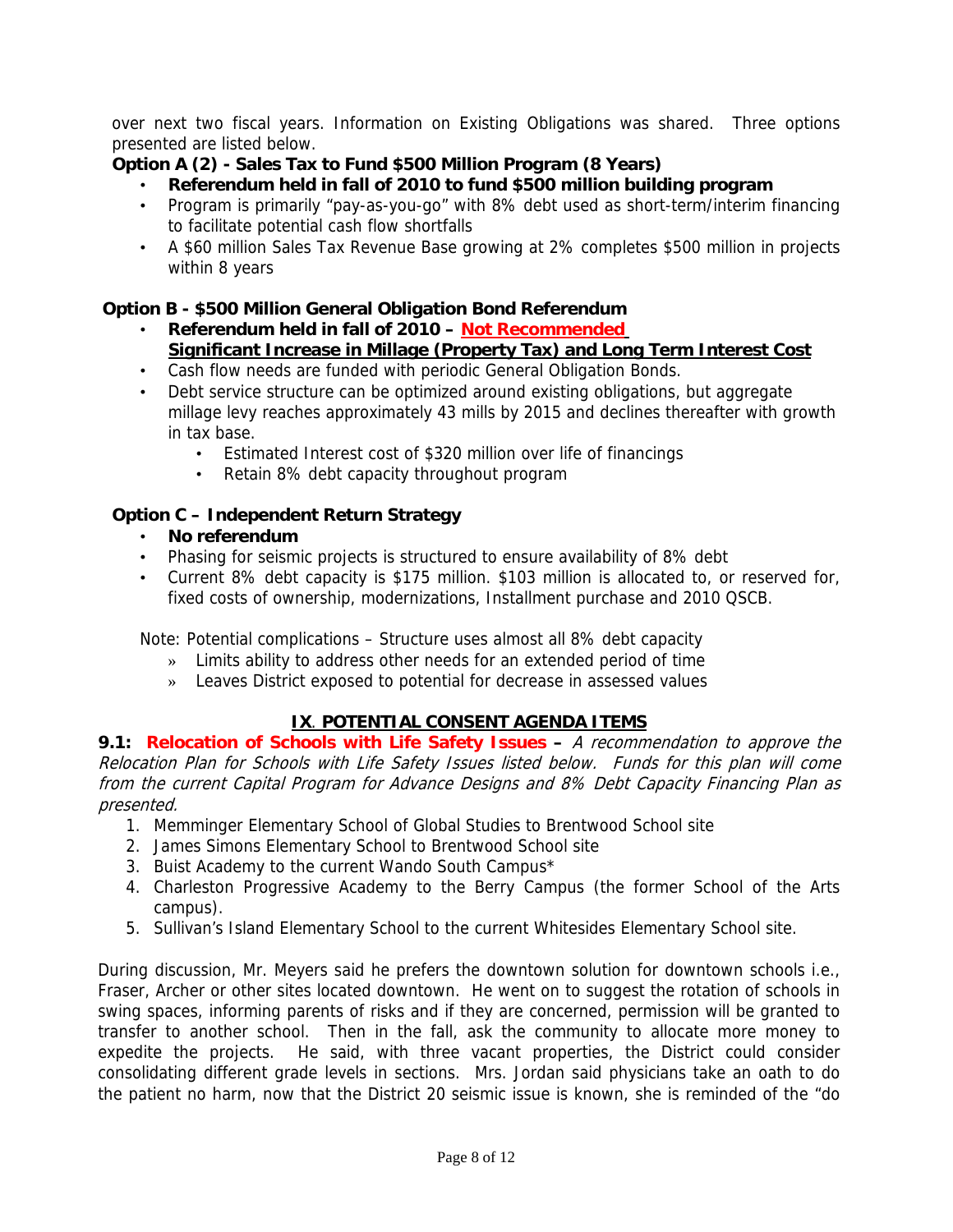no harm" oath of physicians. She said the Board must make a decision to leave District 20 students in seismically challenged buildings and vote it up or down tonight. Delaying would jeopardize getting the work done in a timely fashion. Parents deserve an answer from the Board. Mr. Fraser said he takes his responsibility seriously. However, he does not like the idea of relocating or doing nothing. He felt the Board needed to think about the fiscal aspects. Mrs. Green said it's not easy thinking about the liability and it boils down to what she could live with, regardless of the outcome. She supports moving schools as soon as possible. Rev. Collins said there were other schools with issues and no funds left to work with. Mrs. Kandrac suggested Mrs. Green abstain from voting on relocation of schools with seismic issues because she has a child at Buist Academy and she works for a law firm who is a contractor. Mrs. Green response was that she would not abstain.

Mrs. Oplinger motioned, seconded by Mrs. Jordan to amend the recommendation from staff and not identify swing spaces at this time. The motion failed 3-6 (Green, Jordan and Oplinger supported the motion).

Mr. Fraser motioned, seconded by Mr. Meyers to approve funding for replacement of identified schools (Buist Academy, Charleston Progressive, James Simons, Memminger, Rivers, and Sullivan's Island), using available 8% fixed cost of ownership money along with the \$48 Million in contingency funds from the 2005-2009 building program be used to finance reconstruction or rehabilitation of the schools at issue, unless and until a preferred financing plan is presented and approved. The motion was approved 9-0

Note: Mrs. Green said the above motion is the recommendation of the Capital Planning Committee.

Mr. Meyers motioned, seconded by Mrs. Kandrac to direct staff to: a) give notice to all families of seismic risk, with open transfer options to all students at each affected school, and b) propose a sales tax referendum to accelerate seismic repairs and other construction. The motion was approved 5-4 (Collins, Green, Kandrac and Oplinger opposed).

Also during discussion, Mr. Bobby said the \$25 million allocated for Rivers and \$23 million allocated for Sullivan's Island could only go to another project in the 2000 Building Plan.

**9.2: Utilization of Indefinite Delivery Quantity contractors for the Solicitation and Award of Summer 2010 "Make Ready" Renovation projects –** A recommendation to approve the current I.D.I.Q. contractors for the "Make Ready" summer renovation projects identified below. The district's CFOO will determine the funding source for these "make ready" summer projects. The five qualified contractors are Stenstrom & Associates, Hightower Construction, Infinger & Associates, International Public Works and Metro Contracting. In accordance to the I.D.I.Q. contract, no individual contract can be greater than \$500,000.

| School                                | <b>Swing Space</b>       |
|---------------------------------------|--------------------------|
| <b>Sullivan's Island Elementary</b>   | <b>Whitesides Campus</b> |
| <b>Buist Academy</b>                  | Wando South Campus *     |
| <b>Charleston Progressive Academy</b> | <b>Berry Campus</b>      |
| Memminger Elementary                  | <b>Brentwood Campus</b>  |
| James Simons Elementary               | <b>Brentwood Campus</b>  |
|                                       |                          |

\*Pending Engineer Review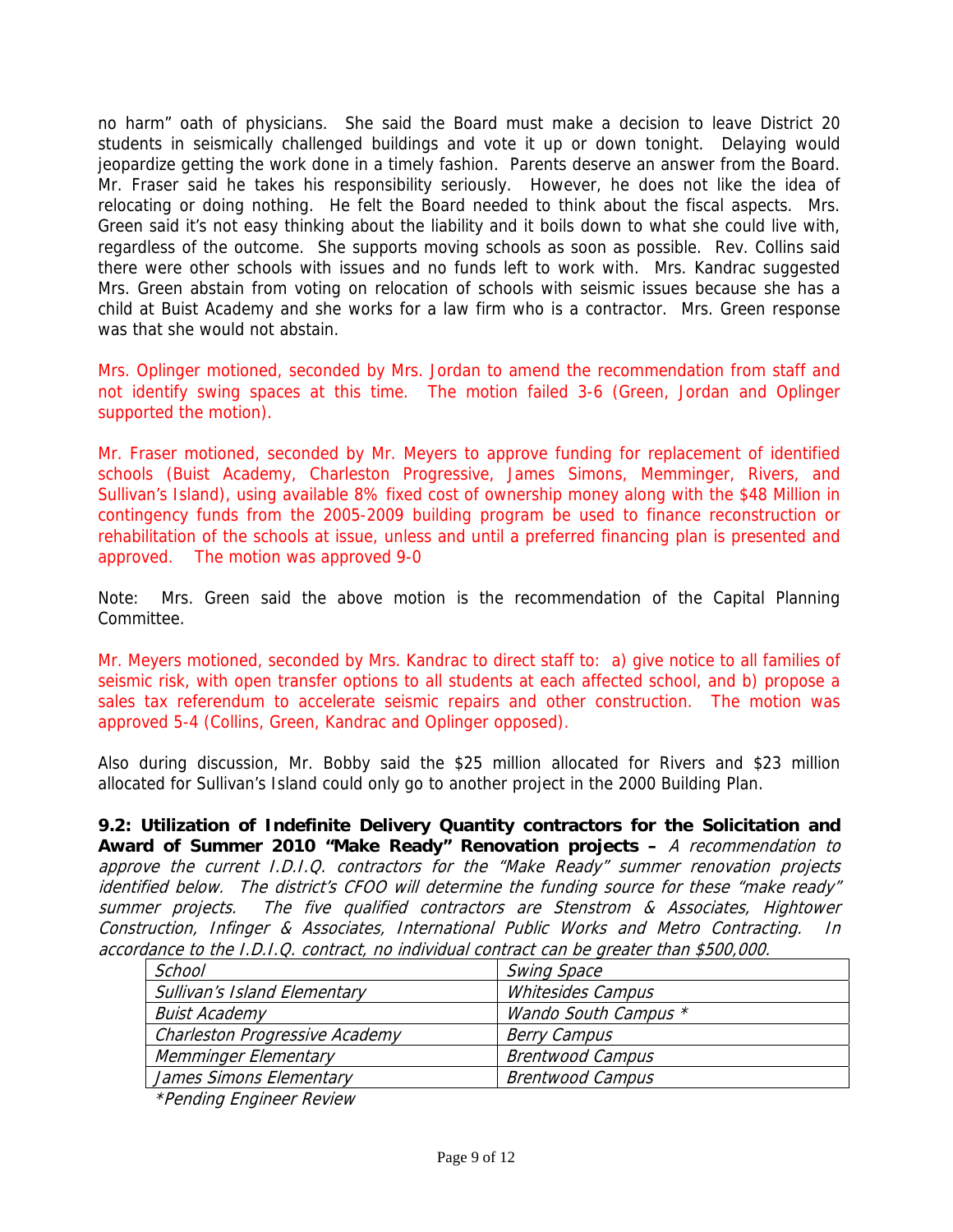Mr. Meyers motioned, seconded by Mr. Fraser approval of the I.D.I.Q. contractors for the "Make Ready" summer renovation projects identified above. The motion was approved 9-0.

**9.3: Montessori Community School of Charleston Middle School Expansion –** <sup>a</sup> recommendation to support and fund the Montessori Community School of Charleston middle school expansion adding  $7<sup>th</sup>$  grade during the 2010-2011 school year and  $8<sup>th</sup>$  grade during the 2011-2012 school year. The total cost for the 2010-2011 school year is \$110,000 (\$90,000 – GOF; \$20,000 Fixed Cost of Ownership). Mrs. Oplinger motioned, seconded by Mr. Meyers approval of the middle school expansion for Montessori Community School. The motion was approved 9-0.

**9.4: Restructuring of Burns Elementary –** The Board received information on Restructuring of Burns Elementary. Mrs. Michele English-Watson presented a verbal and PowerPoint presentation on restructuring Burns Elementary, pointing out that the state does not wish to take the school over. Therefore, that is not an option. Mrs. Watson also shared the following:

- In the state of SC, there are two academic accountability ratings Absolute and Improvement Ratings and Federal AYP Ratings
- Below Average-School performance is in jeopardy if standards are not met
- If an At Risk-School performance fails to meet the standards, the school must develop a plan on how to address Federal Accountability - Adequate Yearly Progress
	- o Must-Have met all targets and sub-targets as defined by NCLB
	- o Not Met-Have missed same target(s) for two or more years-Identified as in Need of Improvement
- When a Title I school has missed the same target(s) for two consecutive years-the Title I school is identified as in need of improvement
- Parents must be offered options: Public School Choice or Supplemental Educational Services (SES-free tutoring)
- School Improvement Status ranges from Newly Identified, Continuing School Improvement, Corrective Action, Plan to Restructure
- Edmund A. Burns ES is currently identified as in need of improvement in the Plan to Restructure Status.
- The plan to Restructure:
	- o Reopen the school as a public charter school;
	- o Replace all or most of the school staff, which may include the principal;
	- o Enter into a contract with an entity, such as a private company;
	- o Turn the operation of the school over to the state department of education; or
	- o Implement any other major restructuring of the school's governance

Mrs. Terri Nichols responded to concerns about what will be done differently to include a  $1<sup>st</sup>$ Grade Academy. She also said the school will be under the supervision of Dr. Winbush in the Innovation Zone. Mrs. Jordan said she wants to see accountability in place, similar to North Charleston High. Mrs. Nichols said there would be a whole lot more accountability. She also responded to Rev. Collins' question about the level of schools under Dr. Winbush pointing out that he oversees Turnaround Schools. Dr. McGinley said Turnaround Schools could be discussed at a future meeting. Rev. Collins said the school needed the best qualified principal who represents that community.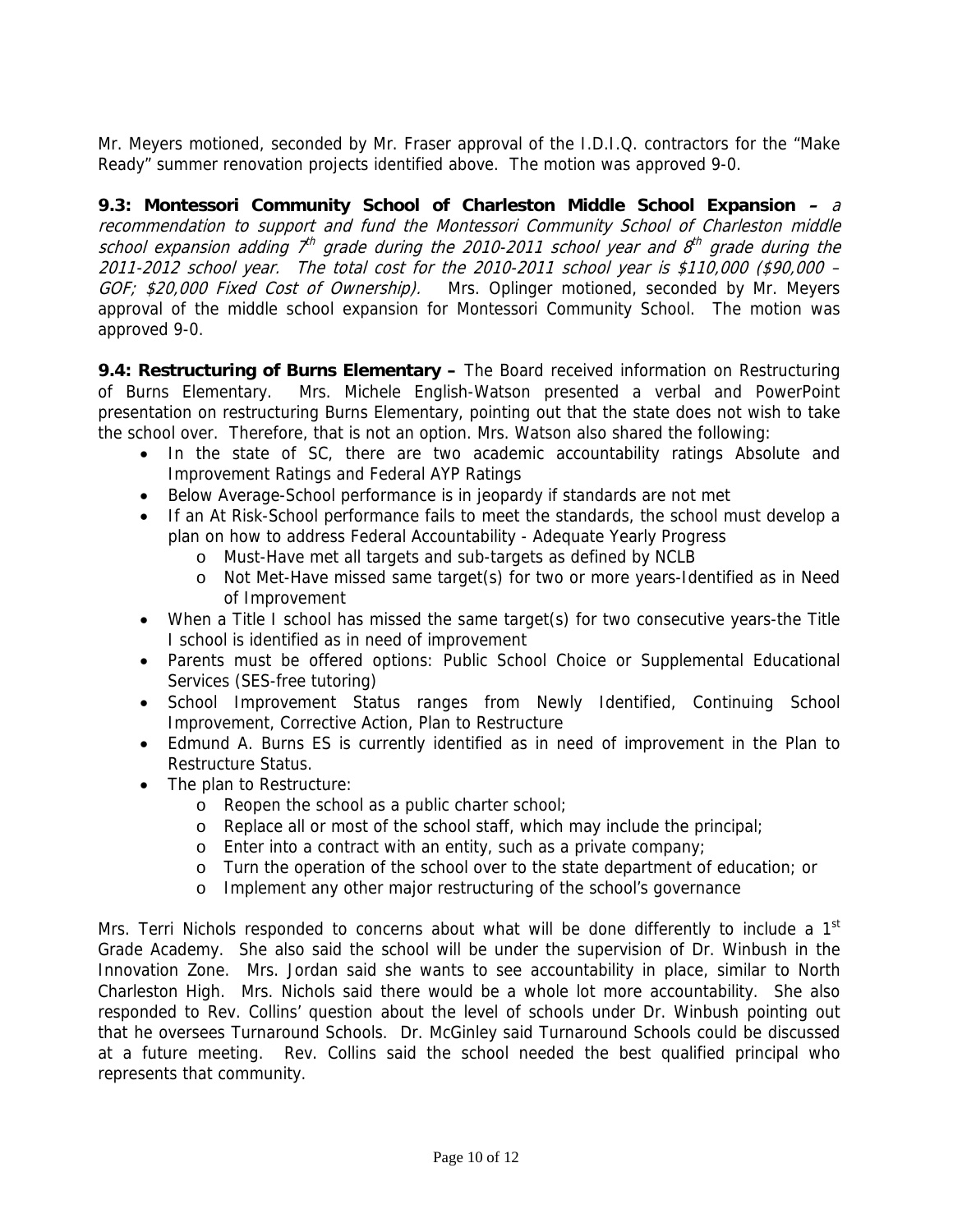**9.5: Textbook Adoption for 2010-2011 –** A recommendation to approve the Textbook Adoption Recommendation. Mrs. Oplinger motioned, seconded by Mr. Meyers approval of the Text Adoption recommendation. The motion was approved 9-0.

**9.6: Applications for new and continuing Pilot Programs –** A recommendation to approve new and continuing Pilot Programs at Wando High, at no cost to the district. Mrs. Oplinger motioned, seconded by Mr. Meyers approval of new and continuing Pilot Program Applications. The motion was approved 9-0.

**9.7: Oakland Elementary School Casework Change Order -** A recommendation to approve a change order for Oakland Elementary School casework with Martin Engineering, Inc for "Teaching Wall" casework unit in thirty-five classrooms in the amount of \$275,440. The project will be funded from construction contingency and savings within previously Board approved project budget. Mrs. Oplinger motioned, seconded by Mr. Meyers approval of the change order for Oakland Elementary School casework. The motion was approved 9-0.

**9.8: Burke High School Historical Marker –** A recommendation to approve the location of a dedicatory and state historical marker on Burke campus to mark the 100<sup>th</sup> anniversary of the establishment of this school, at no cost to the district. Mrs. Oplinger motioned, seconded by Mr. Meyers approval of the dedicatory and state historical marker location on Burke campus. The motion was approved 9-0.

**9.9: 2005 Building Program Bond Fund Reallocation –** A recommendation to approve the 2005 Building Program Bond Fund reallocation. The funding source is North Charleston High School 2005 Building Program project funds. The amount is \$500,000. Mr. Meyers motioned, seconded by Rev. Collins approval of the 2005 Building Program Bond Fund reallocation. The motion was approved 9-0.

## **9.10: Contract award for CCSD Storage Area Network (SAN) - Moved – See Executive Session agenda item #1.4B**

**9.11: Facility Use Agreement between Trident Technical College and District for Wando High School -** A recommendation to approve a modification to the Facilities Use Agreement between Trident Technical College and the District for Wando High School, at no cost to the district. Mrs. Oplinger motioned, seconded by Mr. Meyers approval of the modification to the Facilities Use Agreement between Trident Technical College and the District for Wando High School. The motion was approved 9-0.

# **9.12: Approval – Second Reading – Board Policies**

# **A. KF – Community Use of School Facilities**

# **B. GBEBA- – Tobacco Free Schools – Employee/Visitor**

A recommendation to approve the first reading of Board policies listed above. Mrs. Oplinger motioned, seconded by Mr. Meyers approval of the second reading of Board Policies KF and GBEBA. The motion was approved 9-0.

**9.13: SCSBA 2010 Nominations for Board of Directors/Officer –** Mr. Fraser nominated Toya Green to serve as SCSBA Board Officer, seconded by Mrs. Oplinger. The motion was approved 9-0.